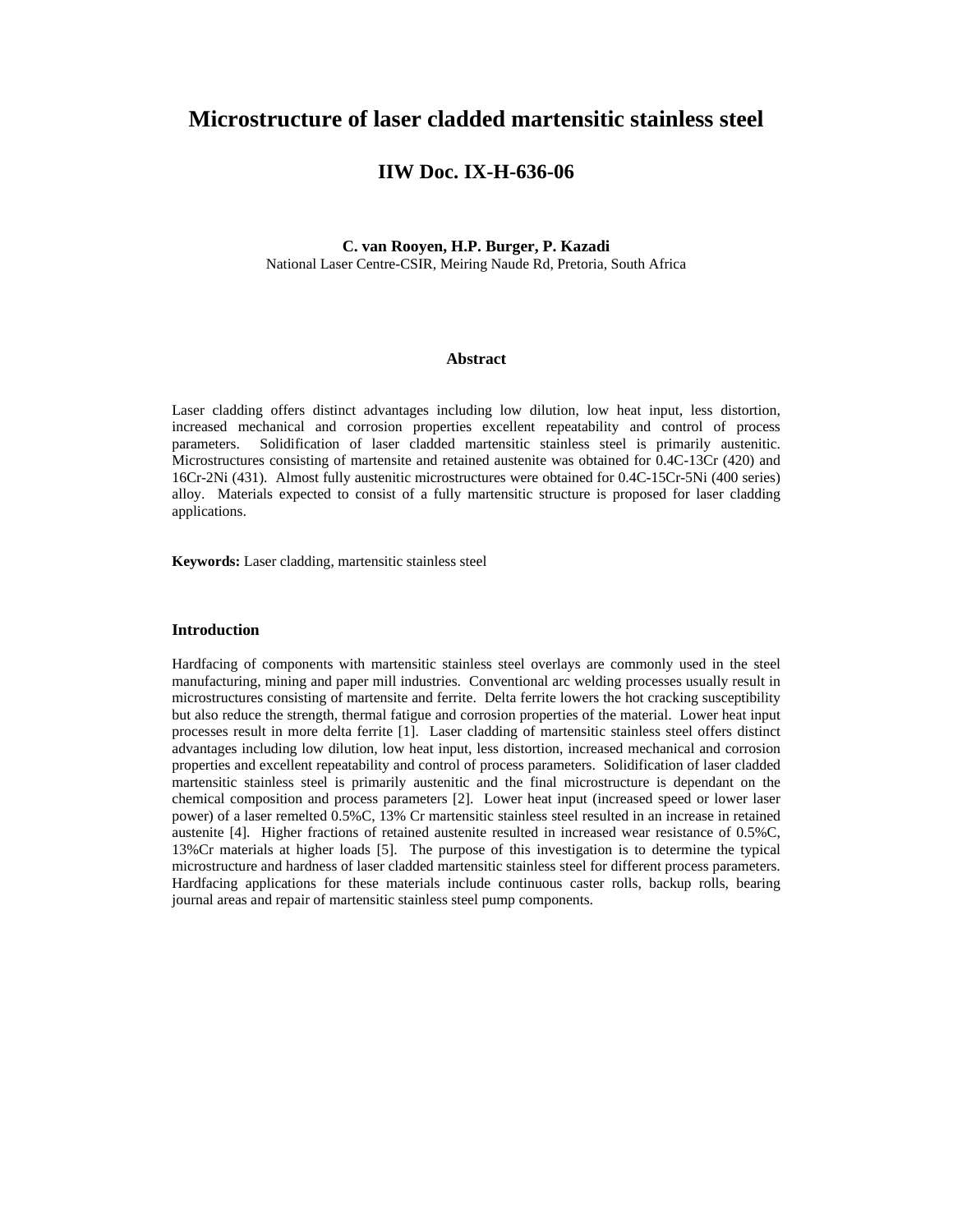#### **Experimental procedure**

Laser cladding of three different materials was performed on 10 mm flat bar C-steel substrate. A 4.4 kW Rofin DY044 diode pumped Nd:YAG laser coupled to a Kuka KR60L30 articulated arm robot and Precitec YW50 welding head with 300 mm focal length was used. Powder cladding was performed with Praxair Fe211-1 (420), Praxair Fe211-5 (400 series) and Metco 42C (431) powders. The chemical composition of the cladded layers, obtained with EDS is shown in **Table 1**. Process parameters were optimised for 1.5 and 4 mm bead width clad layers. Cladding of Praxair Fe211-5 and Metco 42C was performed with coaxial nozzles with powder focus diameters of 3.5 mm (Clad 1, 4.0 mm bead width, single layer) and 1.0 mm (Clad 2, 1.5 mm bead width, multiple layers). Cladding of Praxiar Fe211-1 was performed with an off axis nozzle and bead width of 6 mm. Process parameters are shown in **Table 2**.

| Material              | $C^*$ | Cr    | Ni   | Mn   | Si.  | Mo   | $Ms (°C)**$ |
|-----------------------|-------|-------|------|------|------|------|-------------|
| $Fe211-1(420)$        | 0.4   | 13.6  | 0.02 | 0.71 | 0.65 | 0.02 | 100         |
| Fe211-5 (400 series)  | 0.4   | 14.97 | 4.97 | 1.15 | 0.44 | 0.35 | $-26$       |
| Clad 1                |       |       |      |      |      |      |             |
| $Fe211-5(400 series)$ | 0.4   | 14.95 | 5.41 | 1.08 | 0.44 | 0.91 | $-36$       |
| Clad 2                |       |       |      |      |      |      |             |
| 42C (431) Clad 1      | 0.2   | 14.88 | 1.38 | 0.52 | 0.74 | 0.06 | 125         |
| 42C (431) Clad 2      | 0.2   | 16.1  | 1.84 | 0.31 | 0.45 | 0.13 | 81          |

**Table 1 - Chemical composition of laser cladded martensitic stainless steel** 

\*C-content of the powder

\*\*Modified Ms temperature for laser cladding

| Material                 | Laser | Speed         | Powder    | Carrying gas | Stepove  | Dilution |
|--------------------------|-------|---------------|-----------|--------------|----------|----------|
|                          | power | (m/min)       | feed rate | (Flow rate)  | $r$ (mm) | (% )     |
|                          | (W)   |               | (kg/h)    | l/min)       |          |          |
| $Fe211-1$<br>$(420)$ Off | 2500  | 0.6           | 0.6       | He $(3)$     | 2.5      | 5        |
| axis                     |       |               |           |              |          |          |
| Fe211-5 (400 series)     | 2500  | 1.2           | 0.6       | Ar(10)       | 2        | 5        |
| Clad 1                   |       |               |           |              |          |          |
| Fe211-5 (400 series)     | 1500  | 3             | 0.3       | Ar $(5)$     | 0.8      | 10       |
| Clad 2                   |       |               |           |              |          |          |
| 42C (431) Clad 1         | 2500  | 0.6           | 0.75      | Ar(10)       | 2        | 10       |
|                          |       |               |           |              |          |          |
| 42C (431) Clad 2         | 1500  | $\mathcal{F}$ | 0.4       | Ar $(5)$     | 0.8      | 10       |
|                          |       |               |           |              |          |          |

**Table 2 - Process parameters for coaxial and off axis powder cladding** 

Praxair Fe211-5 (Clad 1 and Clad 2) and Metco 42C (Clad 1 and Clad 2) samples were subjected to post weld heat treatment @ 580ºC for 1 h. Metallographic evaluation and hardness testing was performed on as-welded as well as post weld heat treated samples. Scanning electron microscope analysis was also performed on the cladded samples to determine the chemical composition of the dendritic and interdendritic areas.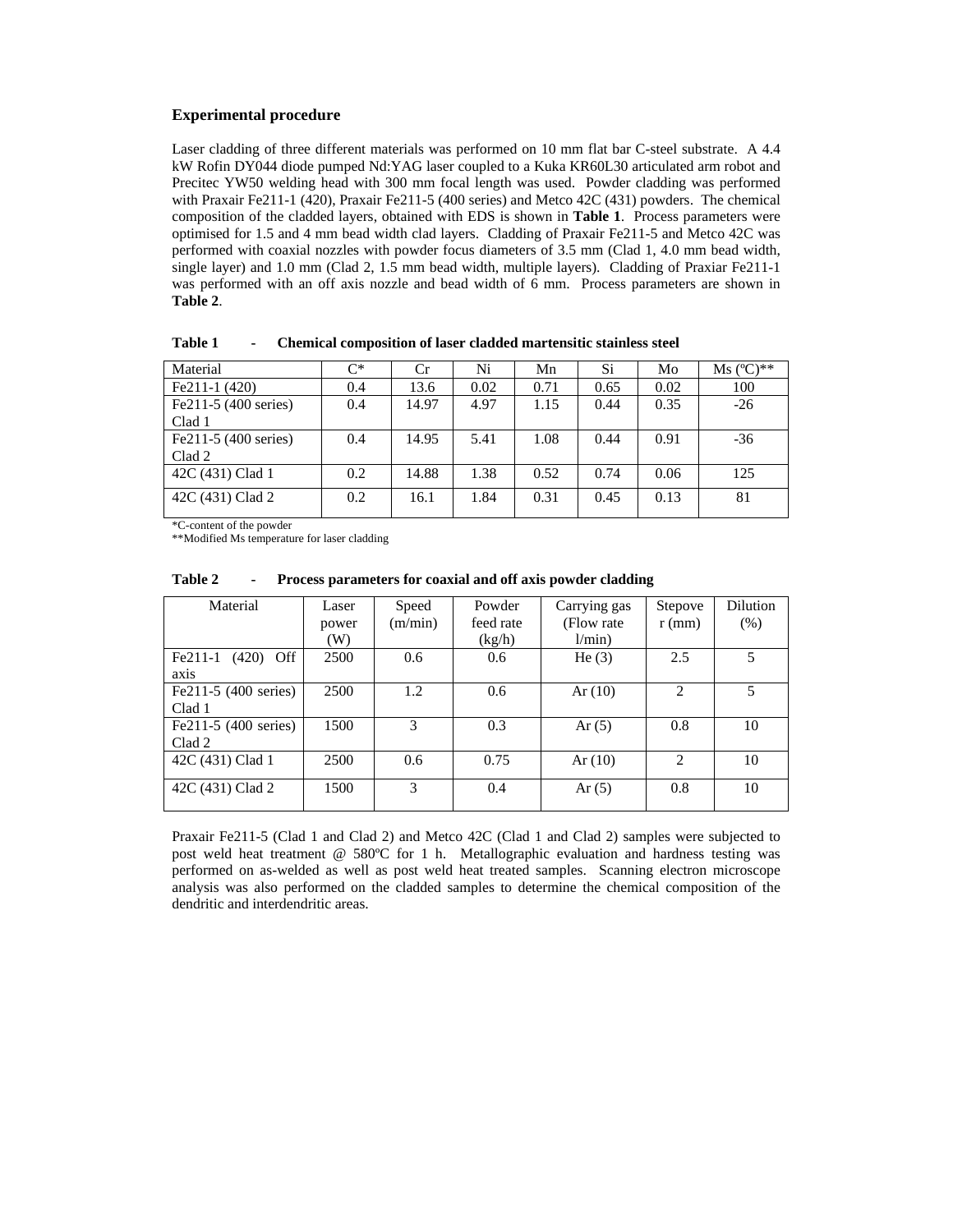#### **Results and discussion**

Microstructures of Fe211-1 (420), Fe211-5 (400 series) and Metco 42C (431) are shown in **Figures 1 to 5**. The samples were etched with modified Fry's reagent. Microstructure of Fe211-1 **(Figure 1)** consists of martensite and interdendritic austenite. The microstructure of Fe211-5 **(Figures 2 and 3)** is almost fully austenitic. Post weld heat treatment @ 580ºC for 1 h revealed some martensite in the Clad 1(single layer) sample. Multiple layer cladding (Clad 2) of Fe211-5 resulted in fully austenitic structure with only some martensite in the first layer. Due to the dilution of 10% with the high speed (3 m/min) cladding, transformation of austenite to martensite occurred as a result of the increased Ms temperature. Why does the dilution increase the Ms temperature Microstructure of Metco 42C consists of martensite with some retained austenite.

None of the samples revealed delta ferrite after electrolytic etching with 10% NaOH @ 20V. This is contradictory to the typical microstructures obtained with arc welding of martensitic stainless steel. During rapid solidification of laser surface remelting or cladding, the primary solidification phase is austenite as shown in **Figure 6** [3]. As a result of the austenitic solidification, no ferrite is expected. Higher Cr-content of the cladding material might result in remaining liquid to solidify as ferrite due to enrichment of Cr in the interdendritic area. Alloys with more than 17% Cr will probably result in Cr enrichment in the interdendritic areas exceeding 19% and the remaining liquid to solidify is expected to solidify as ferrite (**Figure 7)**.



**Figure 1 - Microstructure of Fe211-1 (420), as-welded, etched with modified Fry's reagent, 1000X** 



**Figure 2 - Microstructure of Fe211-5 (400 series) Clad 1, etched with modified Fry's reagent, 1000X a) as-welded b) after PWHT @ 580ºC for 1h**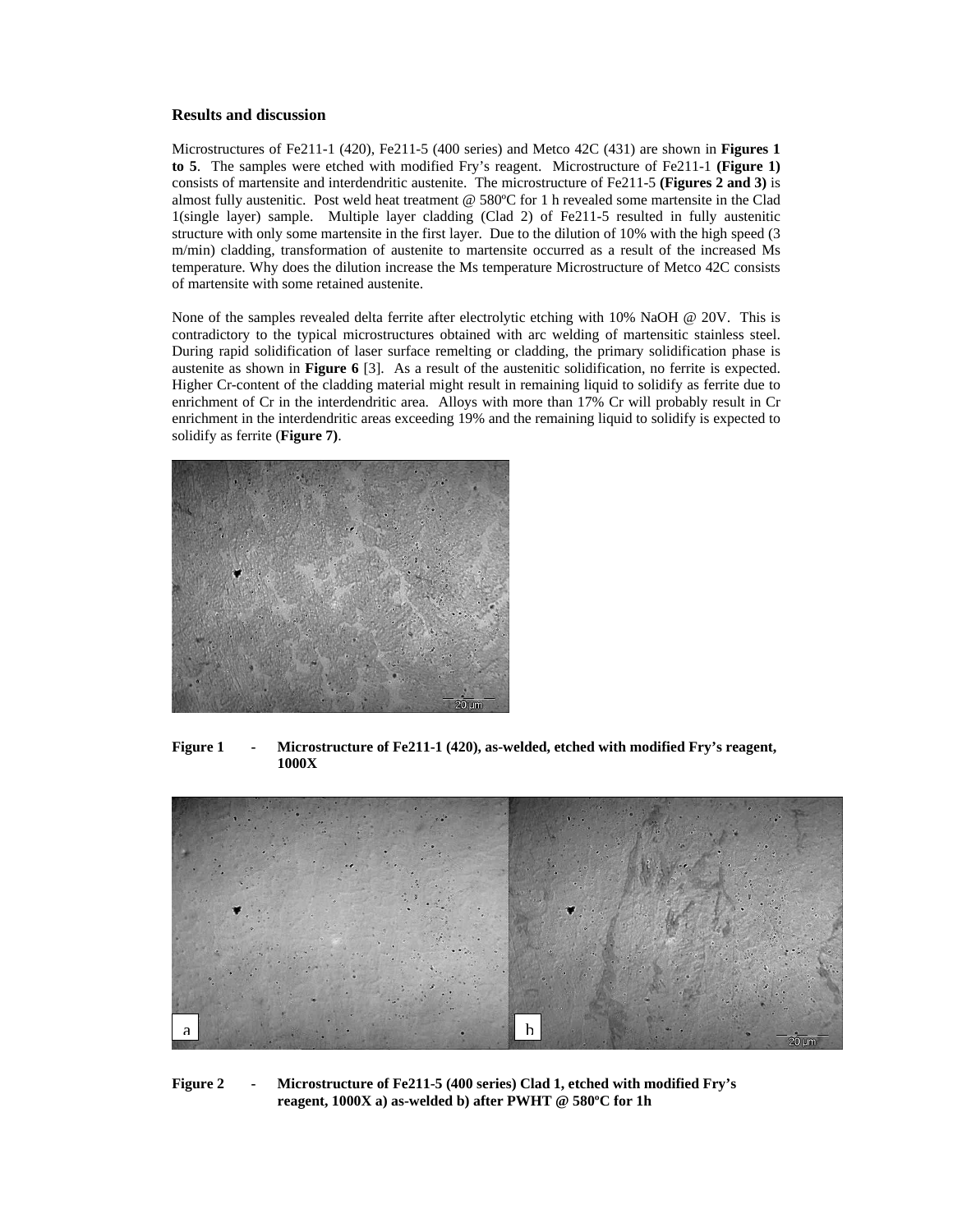

**Figure 3 - Microstructure of Fe211-5 (400 series) Clad 2, etched with modified Fry's reagent, 1000X a) as-welded, b) after PWHT @ 580ºC for 1h** 



**Figure 4 - Microstructure of Metco 42C (431) Clad 1, etched with modified Fry's reagent, 1000X, a) as-welded, b) after PWHT @ 580ºC for 1h** 



**Figure 5 - Microstructure of Metco 42C (431) Clad 2, Etched with modified Fry's reagent, 1000X, a) as-welded, b) after PWHT @ 580ºC for 1h**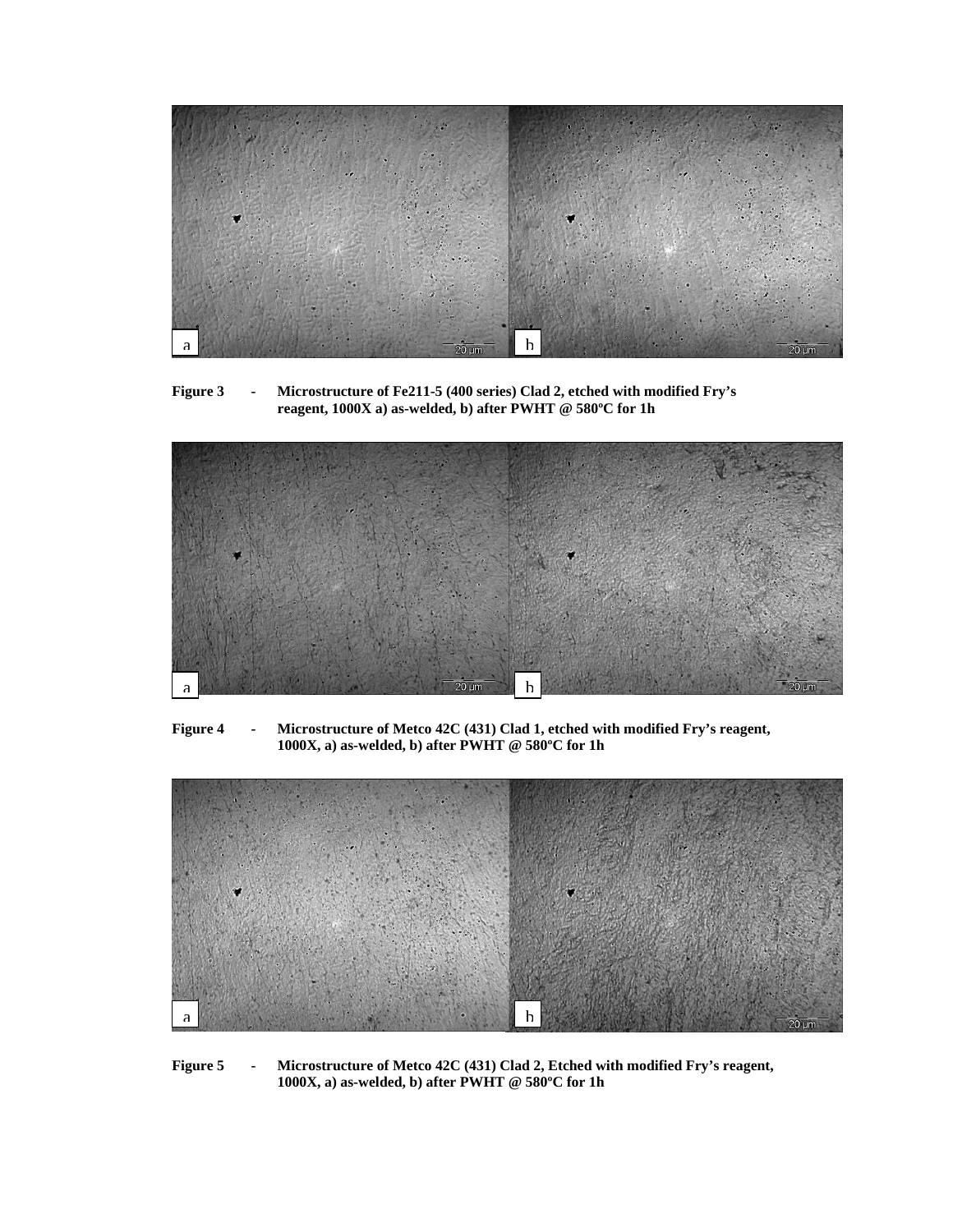

**Figure 6 - Solidification mode for laser surface remelting [3]** 



**Figure 7 - Effect of Cr on austenite stability range in the Fe-C phase diagram** 

Shown in **Table 3** is the Cr-equivalent and Ni-equivalent of the laser cladded martensitic stainless steel according to the Schaeffler diagram where:

| $Ni-Eq = Ni + 30 C + .5 Mn$         | (Eq 1) |
|-------------------------------------|--------|
| $Cr-Eq = Cr + Mo + 1.5 Si + 0.5 Nb$ | (Eq 2) |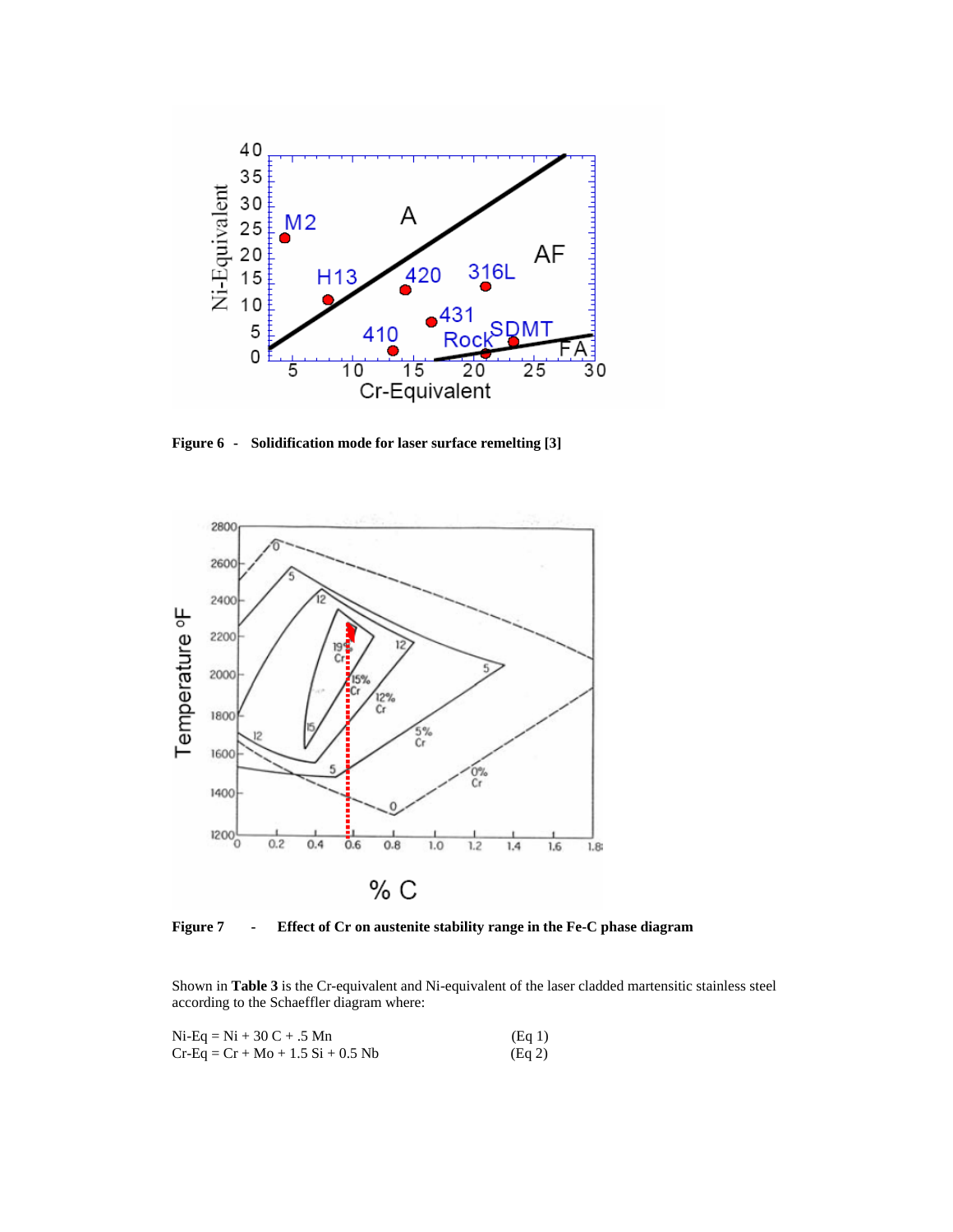| Cr-equivalent and Ni-equivalent of laser claddded martensitic stainless steel | Table 3 |  |  |  |
|-------------------------------------------------------------------------------|---------|--|--|--|
|-------------------------------------------------------------------------------|---------|--|--|--|

| Material                    | Cr-ea | Ni-eg |
|-----------------------------|-------|-------|
| $Fe211-1(420)$              | 14    |       |
| Fe211-5 (400 series) Clad 1 |       | 17.5  |
| Fe211-5 (400 series) Clad 2 | 16.5  |       |
| Metco 42C (431) Clad 1      |       |       |
| Metco $42C(431)$ Clad 2     |       |       |

Laser cladded alloys plotted on the modified Schaeffler diagram is shown in **Figure 1**. According to the **Figure 6**, the predicted microstructure of Fe211-1 is martensite with retained austenite, that of Fe211-5 is predicted to be fully austenitic and the microstructure of Metco 42C is predicted to be martensitic with some retained austenite. This is in agreement with the results of the microstructural evaluation as shown in **Figures 1 to 5**. The amount of retained austenite was not determined. The amount of retained austenite predicted by the modified Schaeffler diagram is 57% for Fe211-1 and 27% for Metco 42C (431).



**Figure 8 - Laser cladded alloys on modified Schaeffler diagram [2]** 

Shown in **Table 4** are the chemical compositions of the laser cladded martensitic stainless steel in the dendritic and interdendritic areas obtained by EDS. Enrichment of C, Cr and Mo occurred in the interdendritic areas as a result of austenitic solidification.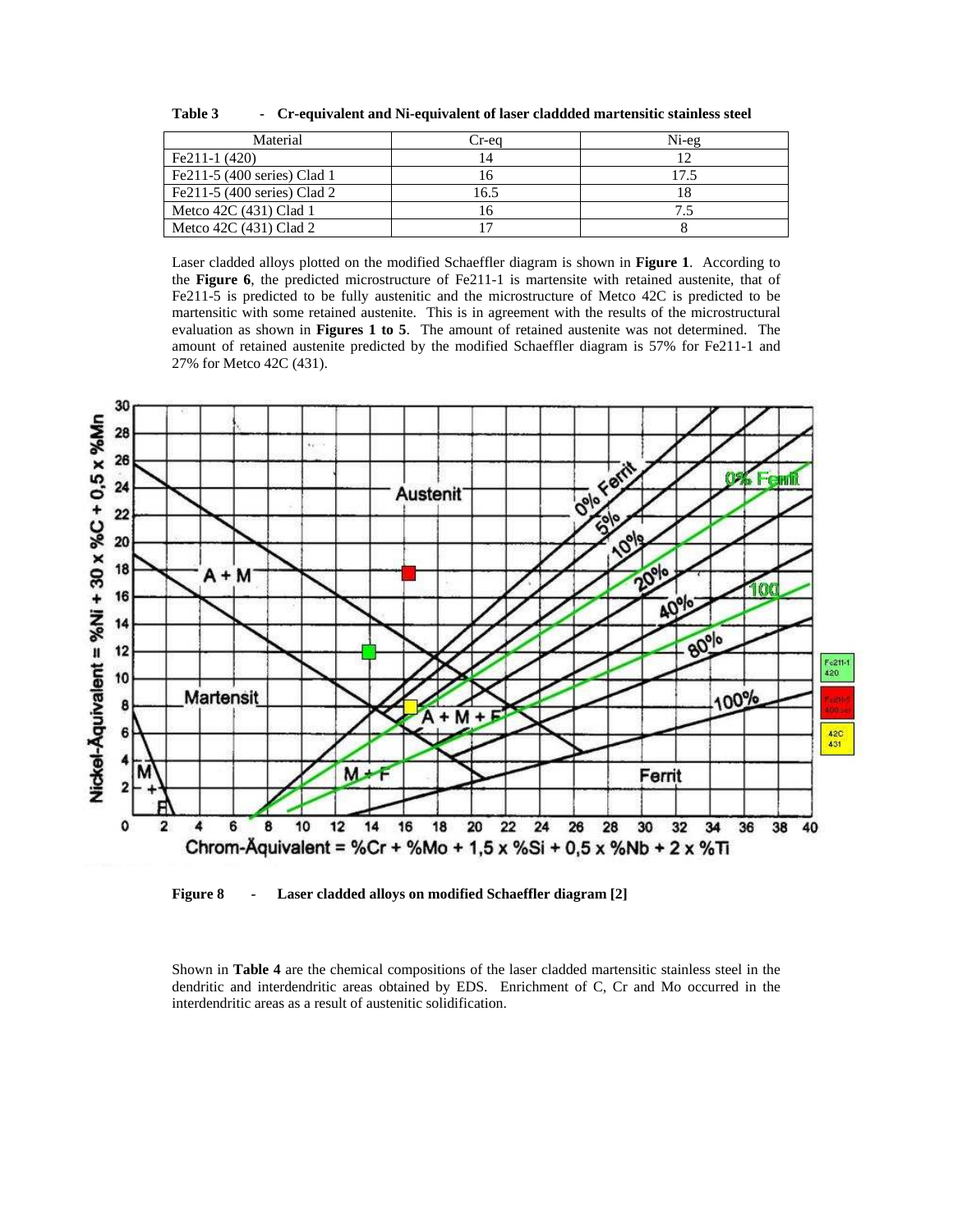| Material                        | Area           | $C^*$ | Cr    | Ni   | Mn   | Si   | Mo       |
|---------------------------------|----------------|-------|-------|------|------|------|----------|
| $Fe211-1(420)$<br>Off axis      | Dendritic      | 0.3   | 12.8  | 0.15 | 0.7  | 0.65 | 0.02     |
|                                 | Interdendritic | 0.5   | 16.45 | 0.08 | 0.85 | 0.63 | $\Omega$ |
| Fe211-5 (400)<br>series) Clad 1 | Dendritic      | 0.3   | 14.08 | 5.51 | 0.9  | 0.62 | 0.17     |
|                                 | Interdendritic | 0.5   | 17.9  | 5.47 | 1.46 | 0.74 | 1.3      |
| Fe211-5 (400)<br>series) Clad 2 | Dendritic      | 0.3   | 14.95 | 5.43 | 1.13 | 0.66 | 0.97     |
|                                 | Interdendritic | 0.5   | 16.21 | 5.99 | 1.42 | 0.59 | 0.85     |
| Metco 42C<br>(431) Clad 1       | Dendritic      | 0.1   | 13.43 | 1.69 | 0.32 | 0.47 | 0.27     |
|                                 | Interdendritic | 0.3   | 15.63 | 1.44 | 0.6  | 0.62 | 0.35     |
| Metco 42C<br>(431) Clad 2       | Dendritic      | 0.1   | 15.94 | 1.45 | 0.28 | 0.34 | 0.06     |
|                                 | Interdendritic | 0.3   | 17.76 | 2.12 | 0.38 | 0.82 | 0.04     |

#### **Table 4 - Chemical composition of the laser cladded martensitic stainless steel in the dendritic and interdendritic areas**

\*Predicted C-content

The resultant Ms temperature in the interdendritic areas is therefore lower resulting in retained austenite in the interdendritic area. Ms temperatures for the dendritic and interdendritic areas were calculated using **Eq.3** for high alloy steels and are shown in **Table 4**.

Ms  $(^{\circ}C)$  = 550 – 350C – 40Mn - 20Cr – 10Mo – 17Ni – 8W – 35V – 10Cu + 15Co + 30Al (Eq 3)

## **Table 5 - Ms temperatures of laser cladded martensitic stainless steel**

| Material                    | Ms Dendritic area $({}^{\circ}C)$ | Ms Interdendritic area $(^{\circ}C)$ |
|-----------------------------|-----------------------------------|--------------------------------------|
| $Fe211-1(420)$              | 158                               |                                      |
| Fe211-5 (400 series) Clad 1 | 32                                | $-150$                               |
| Fe211-5 (400 series) Clad 2 | $-15$                             | $-116$                               |
| Metco 42C (431) Clad 1      | 215                               | 104                                  |
| Metco 42C (431) Clad 2      | 160                               | 38                                   |

Hardness properties of the laser cladded martensitic stainless steel are shown in **Table 6**. The austenitic structure of Fe211-5 resulted in low hardness values (HV 250) and the martensite/austenite structure of Fe211-1 resulted in much higher hardness levels (HV 662). Hardness of HV710 was reported when cladding at slower speed with a 1.5 kW  $CO<sub>2</sub>$  laser resulting in 7% retained austenite [5]. Metco 42C resulted in high hardness (HV 573) due to little retained austenite. Post weld heat treatment @ 580C lowered the as welded hardness of Metco 42C to HD 354) due to tempering of the martensite. Post weld heat treatment of Fe211-5 (400 series) Clad 1 resulted in carbide precipitation on the grain boundaries (revealed after electrolytic etching with 10% oxalic acid) causing a decrease in the Ms temperature and resulting in martensite formation in these areas.